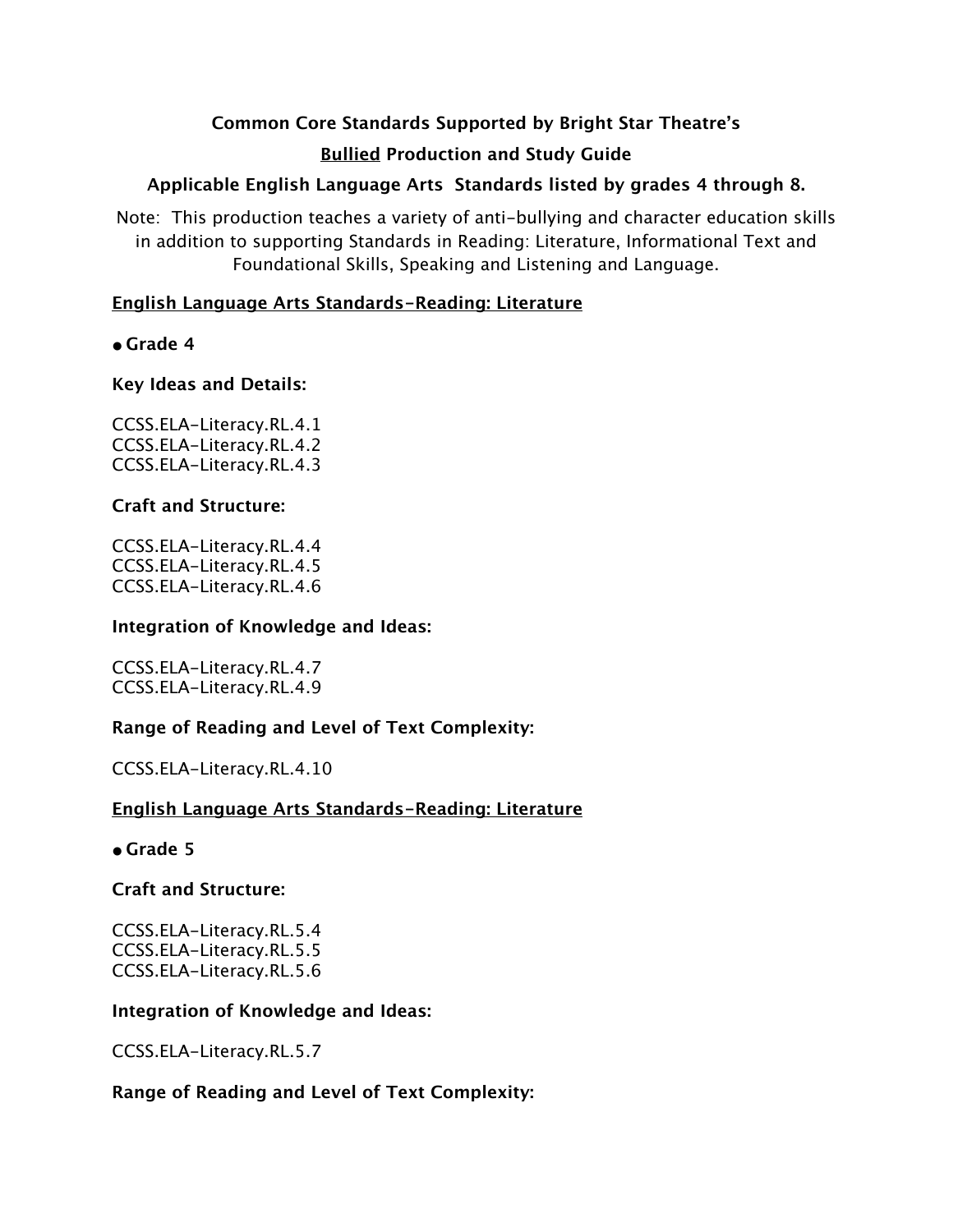CCSS.ELA-Literacy.RL.5.10

# **English Language Arts Standards-Reading: Literature**

• **Grade 6**

**Key Ideas and Details:**

[CCSS.ELA-Literacy.RL.6.1](http://www.corestandards.org/ELA-Literacy/RL/6/1/)

[CCSS.ELA-Literacy.RL.6.2](http://www.corestandards.org/ELA-Literacy/RL/6/2/)

[CCSS.ELA-Literacy.RL.6.3](http://www.corestandards.org/ELA-Literacy/RL/6/3/)

**Craft and Structure:**

[CCSS.ELA-Literacy.RL.6.4](http://www.corestandards.org/ELA-Literacy/RL/6/4/)

[CCSS.ELA-Literacy.RL.6.5](http://www.corestandards.org/ELA-Literacy/RL/6/5/)

[CCSS.ELA-Literacy.RL.6.6](http://www.corestandards.org/ELA-Literacy/RL/6/6/)

**Integration of Knowledge and Ideas:**

[CCSS.ELA-Literacy.RL.6.7](http://www.corestandards.org/ELA-Literacy/RL/6/7/)

**Range of Reading and Level of Text Complexity:**

[CCSS.ELA-Literacy.RL.6.10](http://www.corestandards.org/ELA-Literacy/RL/6/10/)

## **English Language Arts Standards-Reading: Literature**

• **Grade 7**

**Key Ideas and Details:**

[CCSS.ELA-Literacy.RL.7.1](http://www.corestandards.org/ELA-Literacy/RL/7/1/)

[CCSS.ELA-Literacy.RL.7.2](http://www.corestandards.org/ELA-Literacy/RL/7/2/)

[CCSS.ELA-Literacy.RL.7.3](http://www.corestandards.org/ELA-Literacy/RL/7/3/)

**Craft and Structure:**

[CCSS.ELA-Literacy.RL.7.4](http://www.corestandards.org/ELA-Literacy/RL/7/4/)

[CCSS.ELA-Literacy.RL.7.5](http://www.corestandards.org/ELA-Literacy/RL/7/5/)

[CCSS.ELA-Literacy.RL.7.6](http://www.corestandards.org/ELA-Literacy/RL/7/6/)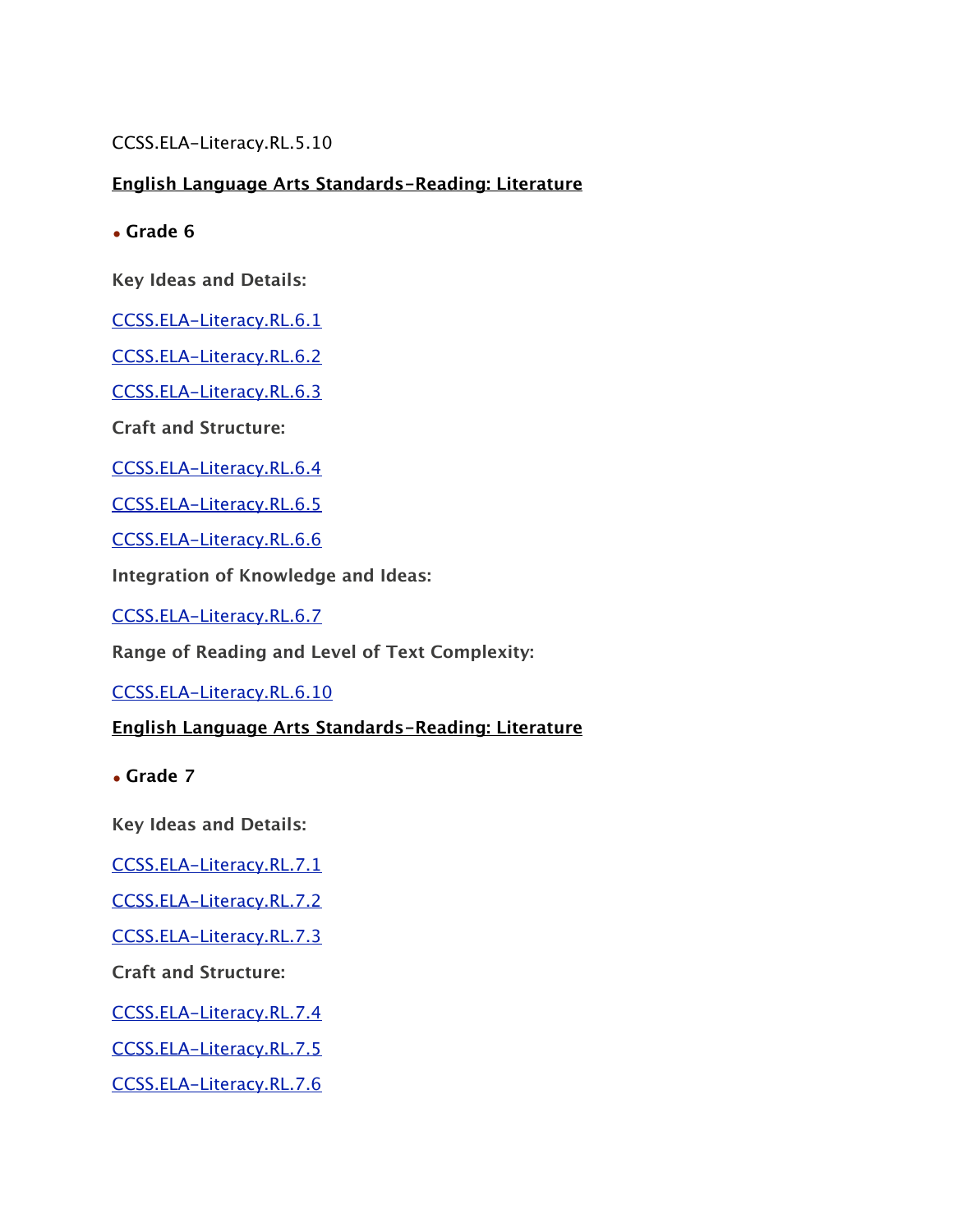## **Range of Reading and Level of Text Complexity**

[CCSS.ELA-Literacy.RL.7.10](http://www.corestandards.org/ELA-Literacy/RL/7/10/)

## **English Language Arts Standards-Reading: Literature**

• **Grade 8**

**Key Ideas and Details:**

[CCSS.ELA-Literacy.RL.8.1](http://www.corestandards.org/ELA-Literacy/RL/8/1/)

[CCSS.ELA-Literacy.RL.8.2](http://www.corestandards.org/ELA-Literacy/RL/8/2/)

[CCSS.ELA-Literacy.RL.8.3](http://www.corestandards.org/ELA-Literacy/RL/8/3/)

**Craft and Structure:**

[CCSS.ELA-Literacy.RL.8.4](http://www.corestandards.org/ELA-Literacy/RL/8/4/)

[CCSS.ELA-Literacy.RL.8.6](http://www.corestandards.org/ELA-Literacy/RL/8/6/)

**Range of Reading and Level of Text Complexity**

[CCSS.ELA-Literacy.RL.8.10](http://www.corestandards.org/ELA-Literacy/RL/8/10/)

## **English Language Arts Standards-Reading: Informational Text**

**• Grade 4**

**Key Ideas and Details:**

CCSS.ELA-Literacy.RI.4.1 CCSS.ELA-Literacy.RI.4.2 **Craft and Structure:**

CCSS.ELA-Literacy.RI.4.5 CCSS.ELA-Literacy.RI.4.6

#### **Integration of Knowledge and Ideas:**

CCSS.ELA-Literacy.RI.4.7 CCSS.ELA-Literacy.RI.4.8

## **English Language Arts Standards-Reading: Informational Text**

**• Grade 5**

**Key Ideas and Details:**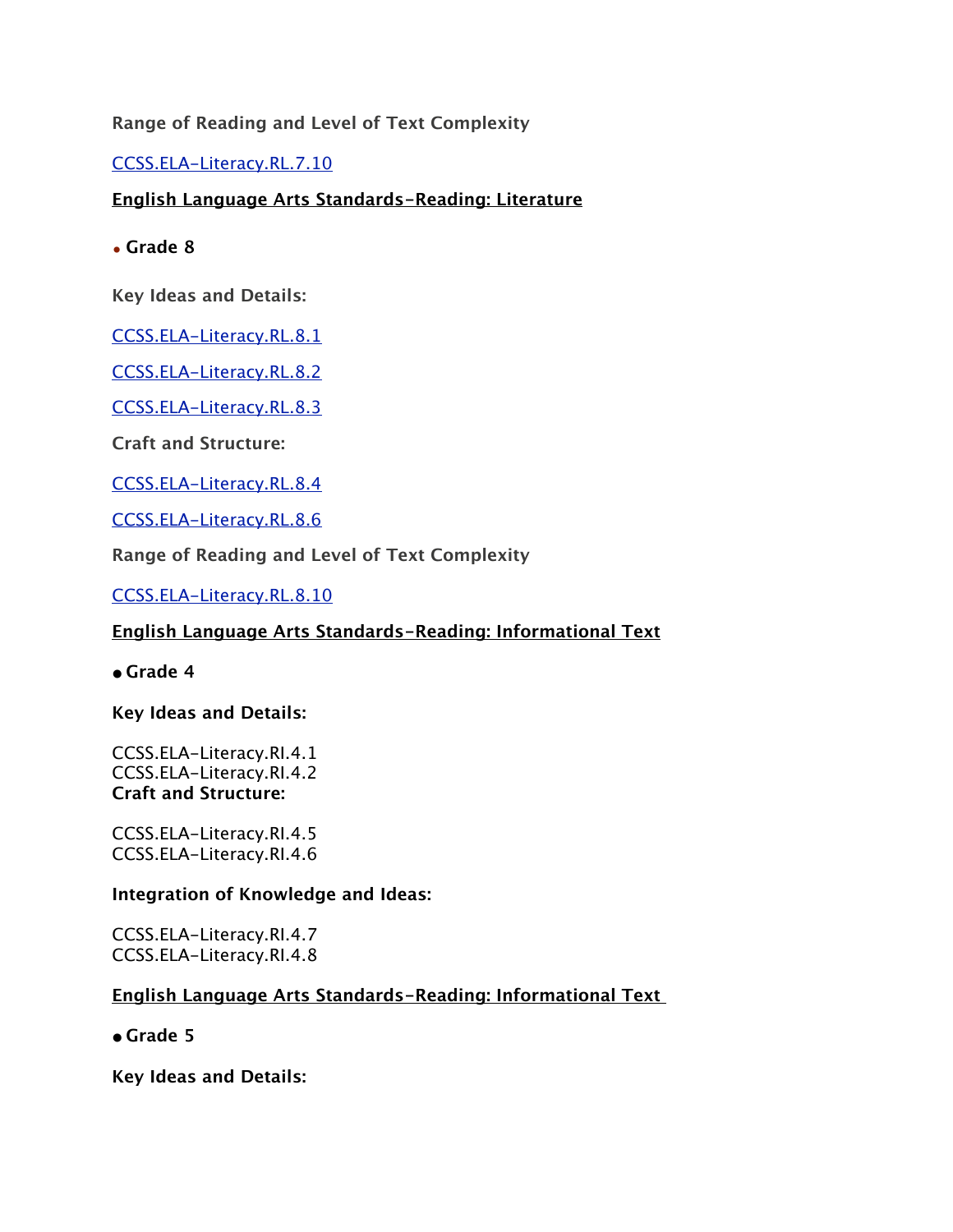CCSS.ELA-Literacy.RI.5.1 CCSS.ELA-Literacy.RI.5.2 CCSS.ELA-Literacy.RI.5.3

### **Craft and Structure:**

CCSS.ELA-Literacy.RI.5.5 CCSS.ELA-Literacy.RI.5.6 **Integration of Knowledge and Ideas:**

CCSS.ELA-Literacy.RI.5.7 CCSS.ELA-Literacy.RI.5.8 CCSS.ELA-Literacy.RI.5.9

# **English Language Arts Standards-Reading: Informational Text**

**• Grade 6**

**Key Ideas and Details:**

[CCSS.ELA-Literacy.RI.6.1](http://www.corestandards.org/ELA-Literacy/RI/6/1/)

[CCSS.ELA-Literacy.RI.6.2](http://www.corestandards.org/ELA-Literacy/RI/6/2/)

[CCSS.ELA-Literacy.RI.6.3](http://www.corestandards.org/ELA-Literacy/RI/6/3/)

**Craft and Structure:**

[CCSS.ELA-Literacy.RI.6.4](http://www.corestandards.org/ELA-Literacy/RI/6/4/)

[CCSS.ELA-Literacy.RI.6.5](http://www.corestandards.org/ELA-Literacy/RI/6/5/)

**Integration of Knowledge and Ideas:**

[CCSS.ELA-Literacy.RI.6.8](http://www.corestandards.org/ELA-Literacy/RI/6/8/)

**Range of Reading and Level of Text Complexity:**

[CCSS.ELA-Literacy.RI.6.10](http://www.corestandards.org/ELA-Literacy/RI/6/10/)

### **English Language Arts Standards-Reading: Informational Text**

**• Grade 7**

**Key Ideas and Details:**

[CCSS.ELA-Literacy.RI.7.1](http://www.corestandards.org/ELA-Literacy/RI/7/1/)

[CCSS.ELA-Literacy.RI.7.2](http://www.corestandards.org/ELA-Literacy/RI/7/2/)

**Craft and Structure:**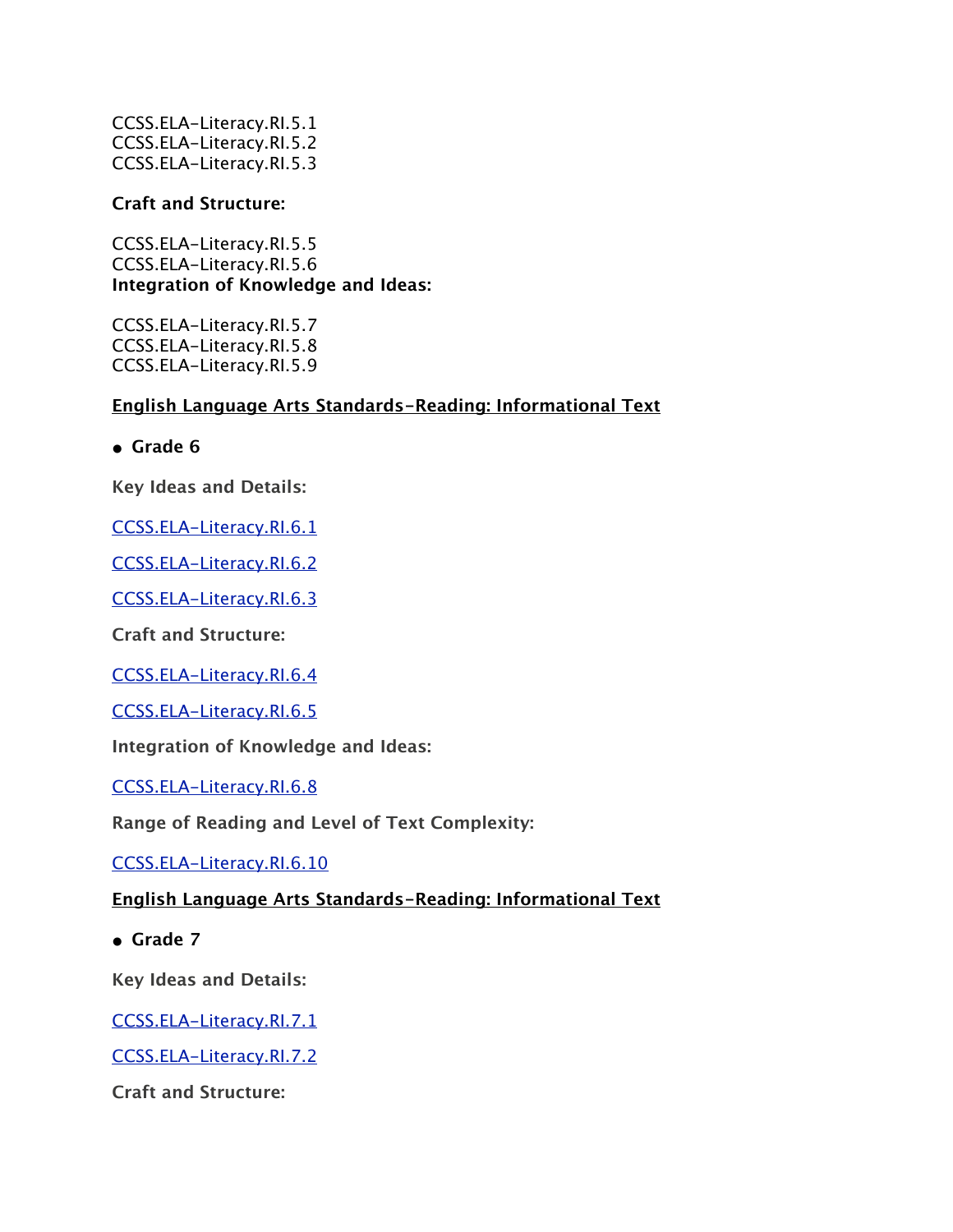# [CCSS.ELA-Literacy.RI.7.4](http://www.corestandards.org/ELA-Literacy/RI/7/4/)

# [CCSS.ELA-Literacy.RI.7.5](http://www.corestandards.org/ELA-Literacy/RI/7/5/)

# **English Language Arts Standards-Reading: Informational Text**

## **• Grade 8**

**Key Ideas and Details:**

# [CCSS.ELA-Literacy.RI.8.1](http://www.corestandards.org/ELA-Literacy/RI/8/1/)

## [CCSS.ELA-Literacy.RI.8.2](http://www.corestandards.org/ELA-Literacy/RI/8/2/)

# **English Language Arts Standards-Reading: Foundational Skills**

# **• Grade 4**

# **Phonics and Word Recognition:**

CCSS.ELA-Literacy.RF.4.3

# **Fluency:**

CCSS.ELA-Literacy.RF.4.4 CCSS.ELA-Literacy.RF.4.4a CCSS.ELA-Literacy.RF.4.4b CCSS.ELA-Literacy.RF.4.4c

# **English Language Arts Standards-Reading: Foundational Skills**

## **• Grade 5**

## **Phonics and Word Recognition:**

CCSS.ELA-Literacy.RF.5.3

## **Fluency:**

CCSS.ELA-Literacy.RF.5.4 CCSS.ELA-Literacy.RF.5.4a CCSS.ELA-Literacy.RF.5.4b CCSS.ELA-Literacy.RF.5.4c

## **English Language Arts Standards-Writing**

## **• Grade 4**

**Text Types and Purposes:**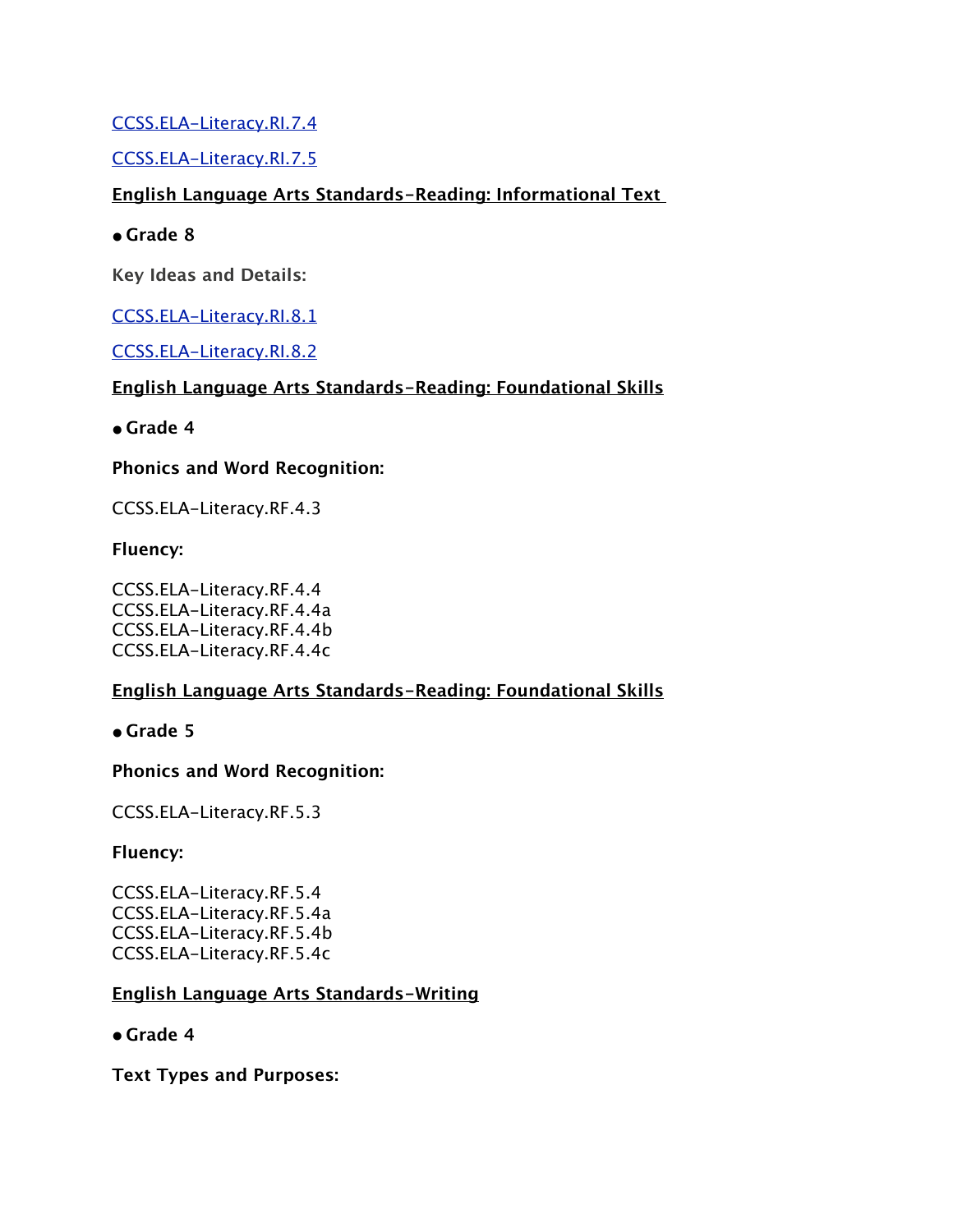CCSS.ELA-Literacy.W.4.1 CCSS.ELA-Literacy.W.4.1a CCSS.ELA-Literacy.W.4.1b CCSS.ELA-Literacy.W.4.2 CCSS.ELA-Literacy.W.4.2a CCSS.ELA-Literacy.W.4.2b CCSS.ELA-Literacy.W.4.2c CCSS.ELA-Literacy.W.4.2d CCSS.ELA-Literacy.W.4.3 CCSS.ELA-Literacy.W.4.3a CCSS.ELA-Literacy.W.4.3b CCSS.ELA-Literacy.W.4.3d

#### **Production and Distribution of Writing:**

CCSS.ELA-Literacy.W.4.4 CCSS.ELA-Literacy.W.4.6

#### **Research to Build and Present Knowledge:**

CCSS.ELA-Literacy.W.4.7 CCSS.ELA-Literacy.W.4.8 CCSS.ELA-Literacy.W.4.9 CCSS.ELA-Literacy.W.4.9a CCSS.ELA-Literacy.W.4.9b

#### **English Language Arts Standards-Writing**

#### **• Grade 5**

#### **Text Types and Purposes:**

CCSS.ELA-Literacy.W.5.1 CCSS.ELA-Literacy.W.5.1a CCSS.ELA-Literacy.W.5.1b CCSS.ELA-Literacy.W.5.2 CCSS.ELA-Literacy.W.5.2a CCSS.ELA-Literacy.W.5.2b CCSS.ELA-Literacy.W.5.2d CCSS.ELA-Literacy.W.5.3 CCSS.ELA-Literacy.W.5.3a CCSS.ELA-Literacy.W.5.3b CCSS.ELA-Literacy.W.5.3d

#### **Production and Distribution of Writing:**

CCSS.ELA-Literacy.W.5.4 CCSS.ELA-Literacy.W.5.6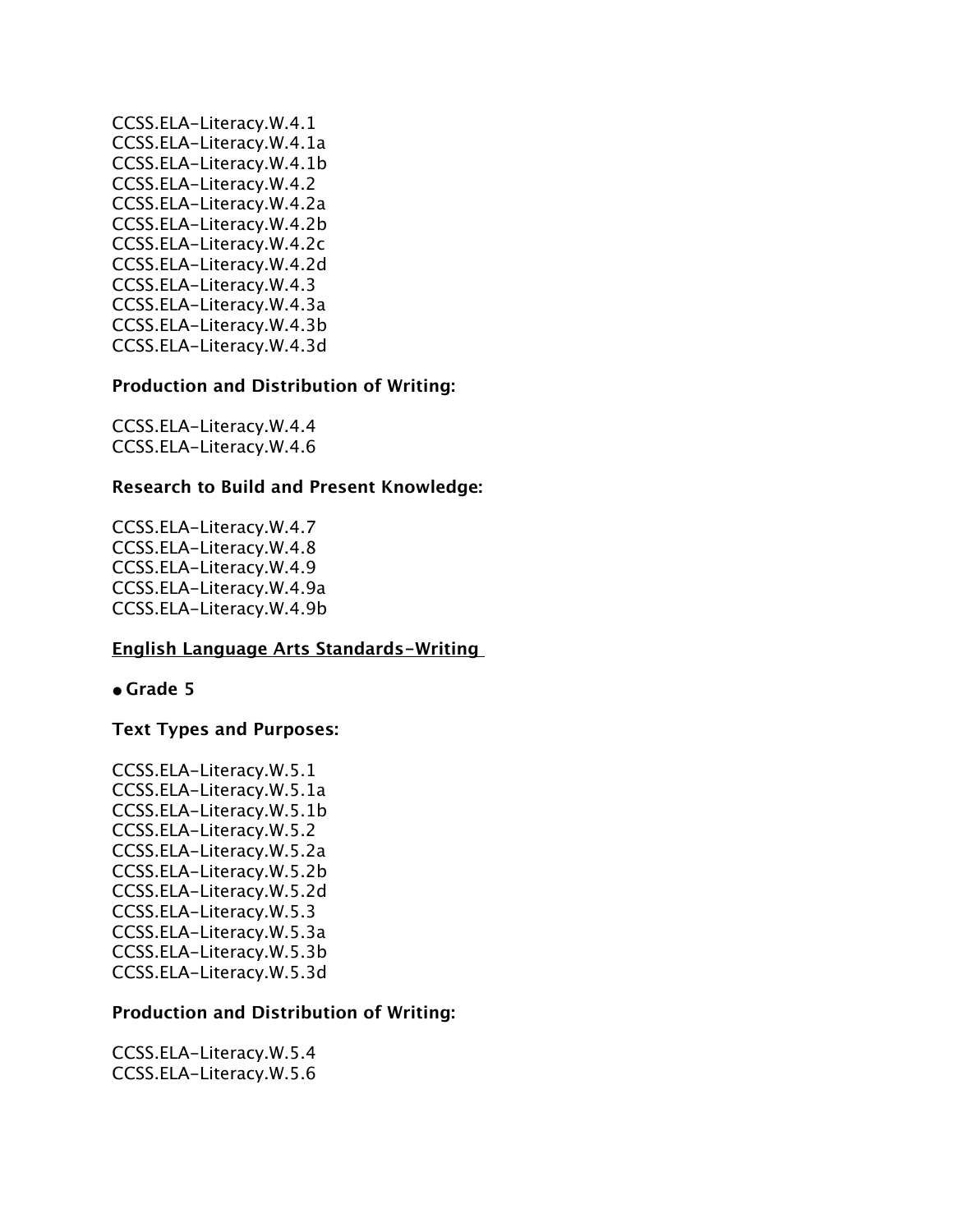## **Research to Build and Present Knowledge:**

CCSS.ELA-Literacy.W.5.7 CCSS.ELA-Literacy.W.5.8 CCSS.ELA-Literacy.W.5.9 CCSS.ELA-Literacy.W.5.9a CCSS.ELA-Literacy.W.5.9b

## **English Language Arts Standards-Writing**

**• Grade 6**

**Text Types and Purposes:**

[CCSS.ELA-Literacy.W.6.2d](http://www.corestandards.org/ELA-Literacy/W/6/2/d/)

[CCSS.ELA-Literacy.W.6.2e](http://www.corestandards.org/ELA-Literacy/W/6/2/e/)

[CCSS.ELA-Literacy.W.6.3d](http://www.corestandards.org/ELA-Literacy/W/6/3/d/)

**Production and Distribution of Writing:**

[CCSS.ELA-Literacy.W.6.4](http://www.corestandards.org/ELA-Literacy/W/6/4/)

**Research to Build and Present Knowledge:**

[CCSS.ELA-Literacy.W.6.9](http://www.corestandards.org/ELA-Literacy/W/6/9/)

**Text Types and Purposes:**

[CCSS.ELA-Literacy.W.7.1](http://www.corestandards.org/ELA-Literacy/W/7/1/)

[CCSS.ELA-Literacy.W.7.1c](http://www.corestandards.org/ELA-Literacy/W/7/1/c/)

[CCSS.ELA-Literacy.W.7.2b](http://www.corestandards.org/ELA-Literacy/W/7/2/b/)

[CCSS.ELA-Literacy.W.7.2d](http://www.corestandards.org/ELA-Literacy/W/7/2/d/)

[CCSS.ELA-Literacy.W.7.2e](http://www.corestandards.org/ELA-Literacy/W/7/2/e/)

[CCSS.ELA-Literacy.W.7.3](http://www.corestandards.org/ELA-Literacy/W/7/3/)

[CCSS.ELA-Literacy.W.7.3d](http://www.corestandards.org/ELA-Literacy/W/7/3/d/)

**Production and Distribution of Writing:**

[CCSS.ELA-Literacy.W.7.4](http://www.corestandards.org/ELA-Literacy/W/7/4/)

**Research to Build and Present Knowledge:**

[CCSS.ELA-Literacy.W.7.9b](http://www.corestandards.org/ELA-Literacy/W/7/9/b/)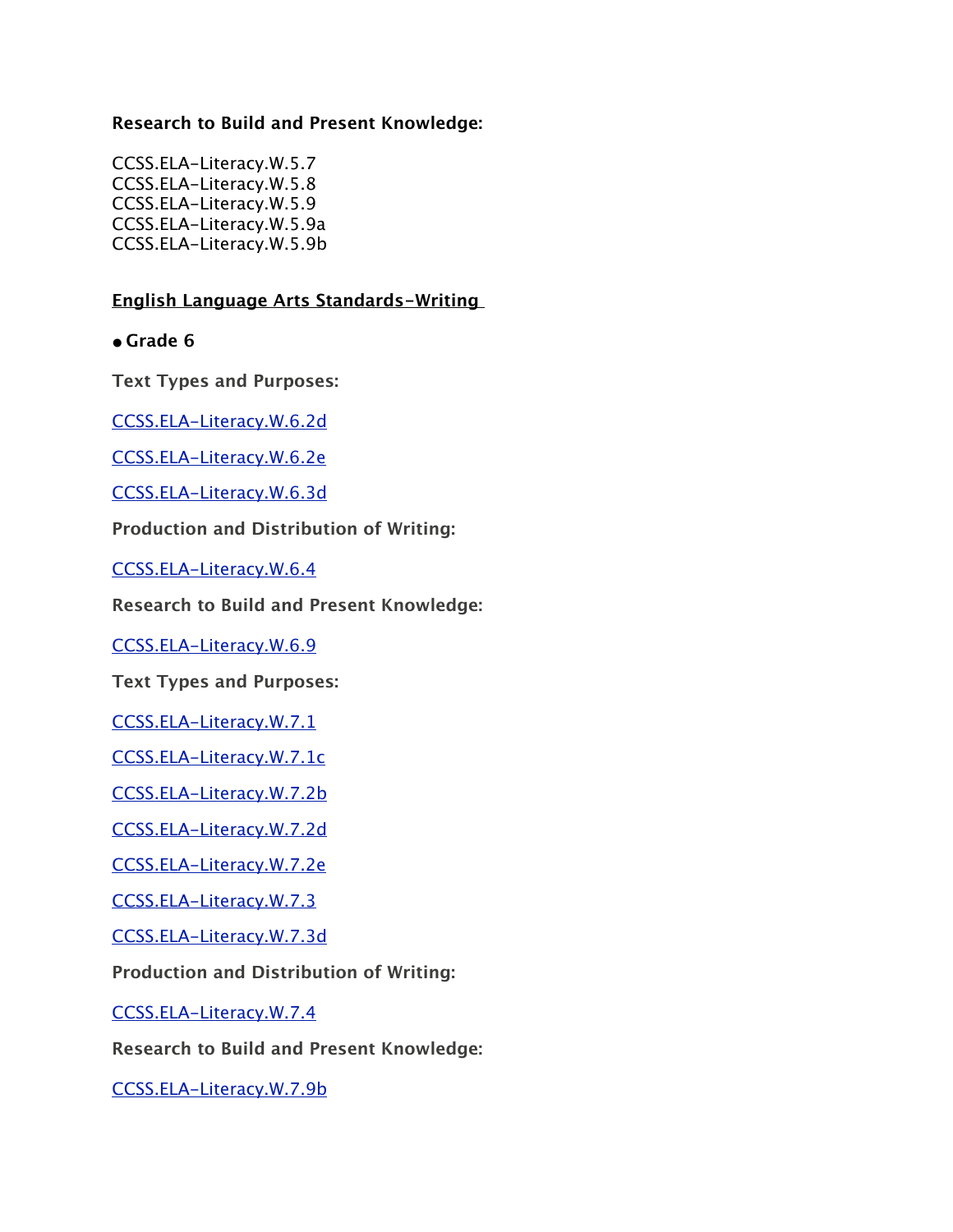**English Language Arts Standards-Writing** 

**• Grade 8**

**Text Types and Purposes:**

[CCSS.ELA-Literacy.W.8.1d](http://www.corestandards.org/ELA-Literacy/W/8/1/d/)

[CCSS.ELA-Literacy.W.8.2](http://www.corestandards.org/ELA-Literacy/W/8/2/)

[CCSS.ELA-Literacy.W.8.2a](http://www.corestandards.org/ELA-Literacy/W/8/2/a/)

[CCSS.ELA-Literacy.W.8.2b](http://www.corestandards.org/ELA-Literacy/W/8/2/b/)

[CCSS.ELA-Literacy.W.8.2d](http://www.corestandards.org/ELA-Literacy/W/8/2/d/)

[CCSS.ELA-Literacy.W.8.2e](http://www.corestandards.org/ELA-Literacy/W/8/2/e/)

[CCSS.ELA-Literacy.W.8.3](http://www.corestandards.org/ELA-Literacy/W/8/3/)

[CCSS.ELA-Literacy.W.8.3b](http://www.corestandards.org/ELA-Literacy/W/8/3/b/)

[CCSS.ELA-Literacy.W.8.3d](http://www.corestandards.org/ELA-Literacy/W/8/3/d/)

**Production and Distribution of Writing:**

[CCSS.ELA-Literacy.W.8.4](http://www.corestandards.org/ELA-Literacy/W/8/4/)

#### **English Language Arts Standards: Speaking & Listening**

**• Grade 4**

#### **Comprehension and Collaboration:**

CCSS.ELA-Literacy.SL.4.1 CCSS.ELA-Literacy.SL.4.1a CCSS.ELA-Literacy.SL.4.1b CCSS.ELA-Literacy.SL.4.1c CCSS.ELA-Literacy.SL.4.1d CCSS.ELA-Literacy.SL.4.2 CCSS.ELA-Literacy.SL.4.3

#### **Presentation of Knowledge and Ideas:**

CCSS.ELA-Literacy.SL.4.4 CCSS.ELA-Literacy.SL.4.6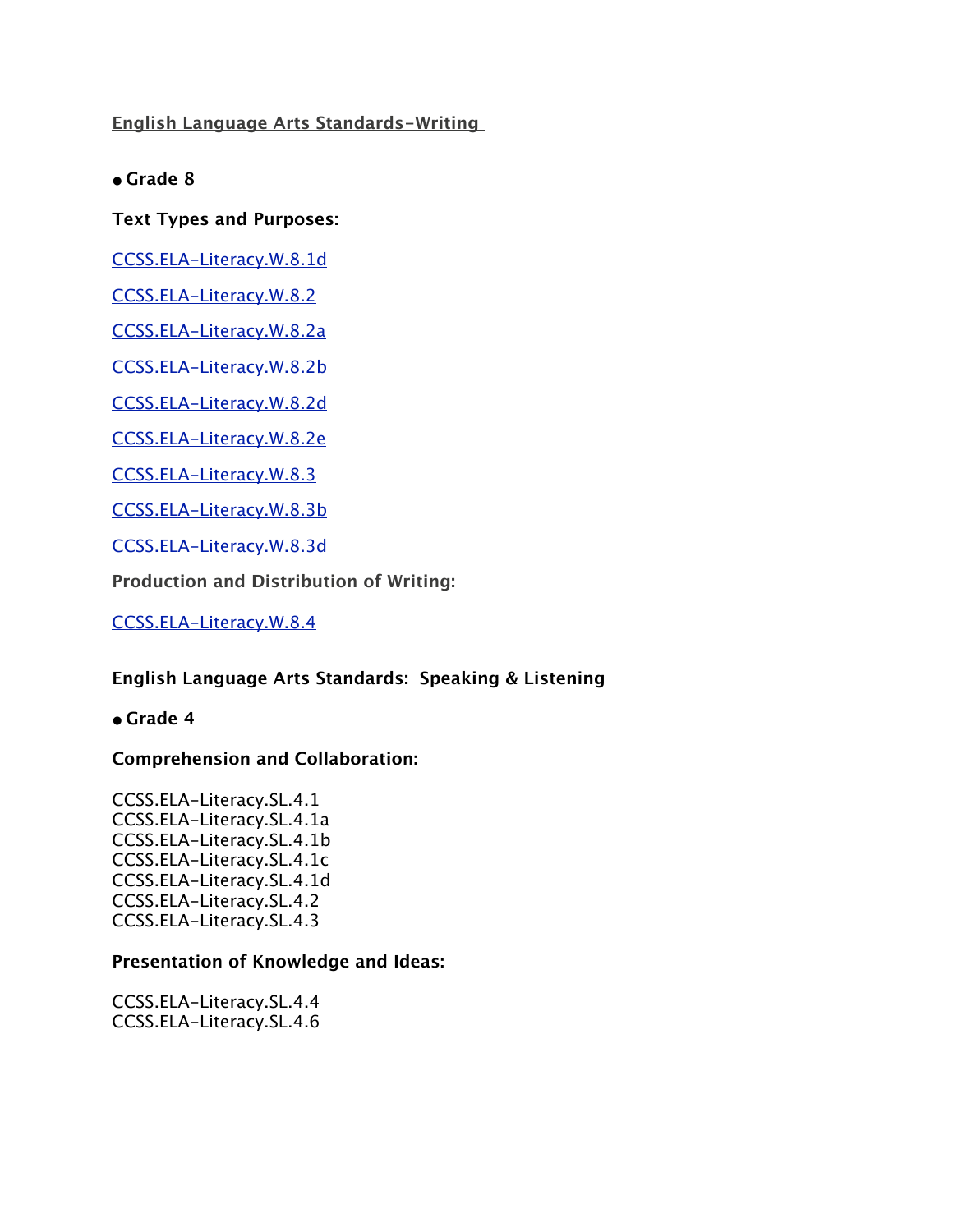# **English Language Arts Standards-Speaking & Listening**

# **• Grade 5**

## **Comprehension and Collaboration:**

CCSS.ELA-Literacy.SL.5.1 CCSS.ELA-Literacy.SL.5.1a CCSS.ELA-Literacy.SL.5.1b CCSS.ELA-Literacy.SL.5.1c CCSS.ELA-Literacy.SL.5.1d CCSS.ELA-Literacy.SL.5.3

### **Presentation of Knowledge and Ideas:**

CCSS.ELA-Literacy.SL.5.4 CCSS.ELA-Literacy.SL.5.6

### **English Language Arts Standards-Speaking & Listening**

**• Grade 6**

**Comprehension and Collaboration:**

[CCSS.ELA-Literacy.SL.6.1](http://www.corestandards.org/ELA-Literacy/SL/6/1/)

[CCSS.ELA-Literacy.SL.6.1a](http://www.corestandards.org/ELA-Literacy/SL/6/1/a/)

[CCSS.ELA-Literacy.SL.6.1c](http://www.corestandards.org/ELA-Literacy/SL/6/1/c/)

[CCSS.ELA-Literacy.SL.6.1d](http://www.corestandards.org/ELA-Literacy/SL/6/1/d/)

#### **Comprehension and Collaboration**

- **[CCSS.ELA-Literacy.SL.7.1](http://www.corestandards.org/ELA-Literacy/SL/7/1/)** 
	- [CCSS.ELA-Literacy.SL.7.1a](http://www.corestandards.org/ELA-Literacy/SL/7/1/a/)

[CCSS.ELA-Literacy.SL.7.1c](http://www.corestandards.org/ELA-Literacy/SL/7/1/c/)

[CCSS.ELA-Literacy.SL.7.1d](http://www.corestandards.org/ELA-Literacy/SL/7/1/d/)

## **English Language Arts Standards-Speaking & Listening**

**• Grade 8**

**Comprehension and Collaboration**

[CCSS.ELA-Literacy.SL.8.1](http://www.corestandards.org/ELA-Literacy/SL/8/1/)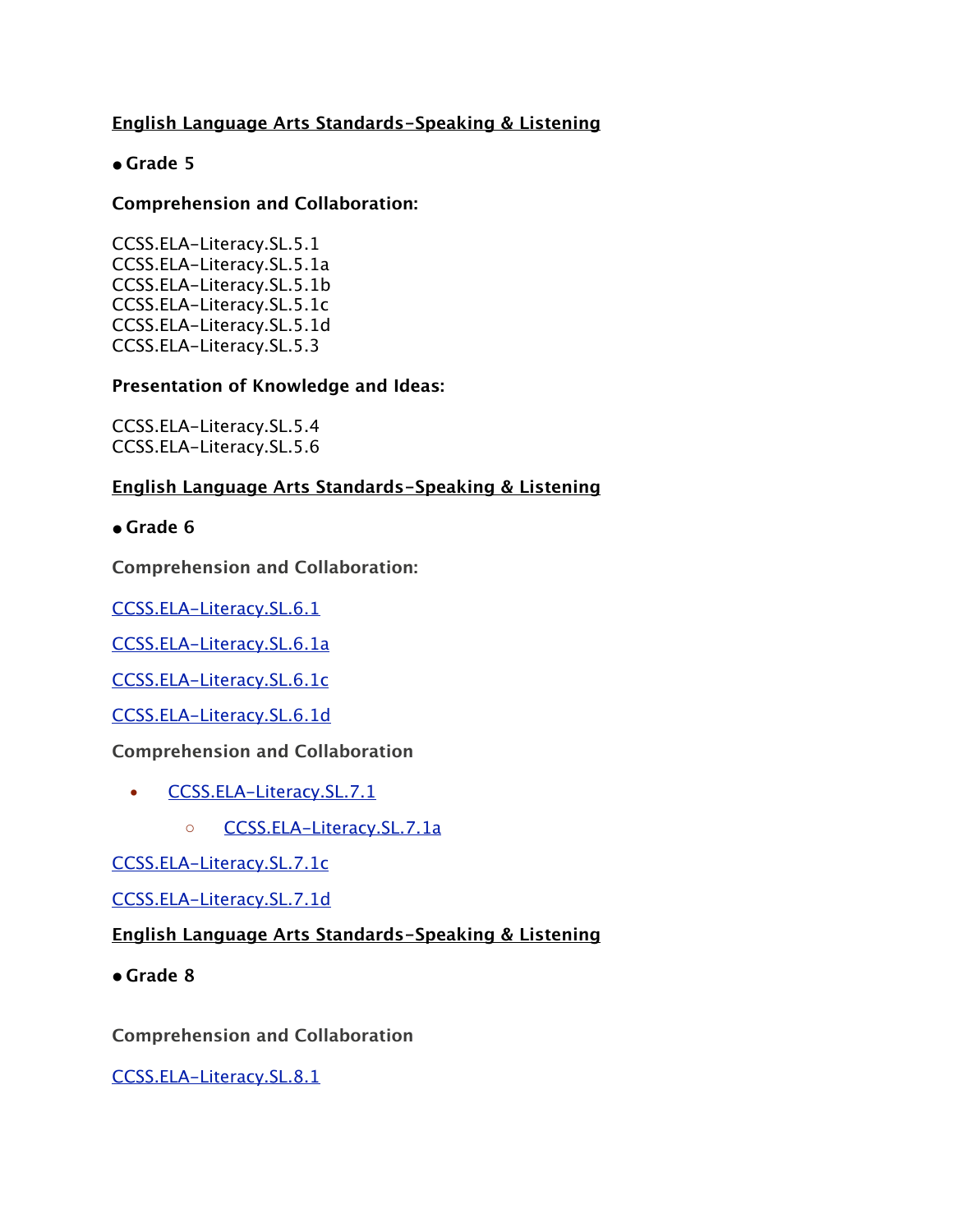## [CCSS.ELA-Literacy.SL.8.1a](http://www.corestandards.org/ELA-Literacy/SL/8/1/a/)

**Presentation of Knowledge and Ideas:**

- [CCSS.ELA-Literacy.SL.8.4](http://www.corestandards.org/ELA-Literacy/SL/8/4/)
- [CCSS.ELA-Literacy.SL.8.6](http://www.corestandards.org/ELA-Literacy/SL/8/6/)

#### **English Language Arts Standards-Language**

#### **• Grade 4**

#### **Conventions of Standard English:**

CCSS.ELA-Literacy.L.4.1 CCSS.ELA-Literacy.L.4.2

#### **Knowledge of Language:**

CCSS.ELA-Literacy.L.4.3 CCSS.ELA-Literacy.L.4.3a CCSS.ELA-Literacy.L.4.3c

#### **Vocabulary Acquisition and Use:**

CCSS.ELA-Literacy.L.4.4 CCSS.ELA-Literacy.L.4.4a CCSS.ELA-Literacy.L.4.5 CCSS.ELA-Literacy.L.4.5a CCSS.ELA-Literacy.L.4.5b

#### **English Language Arts Standards-Language**

**• Grade 5**

#### **Conventions of Standard English:**

CCSS.ELA-Literacy.L.5.1 CCSS.ELA-Literacy.L.5.2 CCSS.ELA-Literacy.L.5.2d

#### **Knowledge of Language:**

CCSS.ELA-Literacy.L.5.3 CCSS.ELA-Literacy.L.5.3a CCSS.ELA-Literacy.L.5.3b **Vocabulary Acquisition and Use:**

CCSS.ELA-Literacy.L.5.4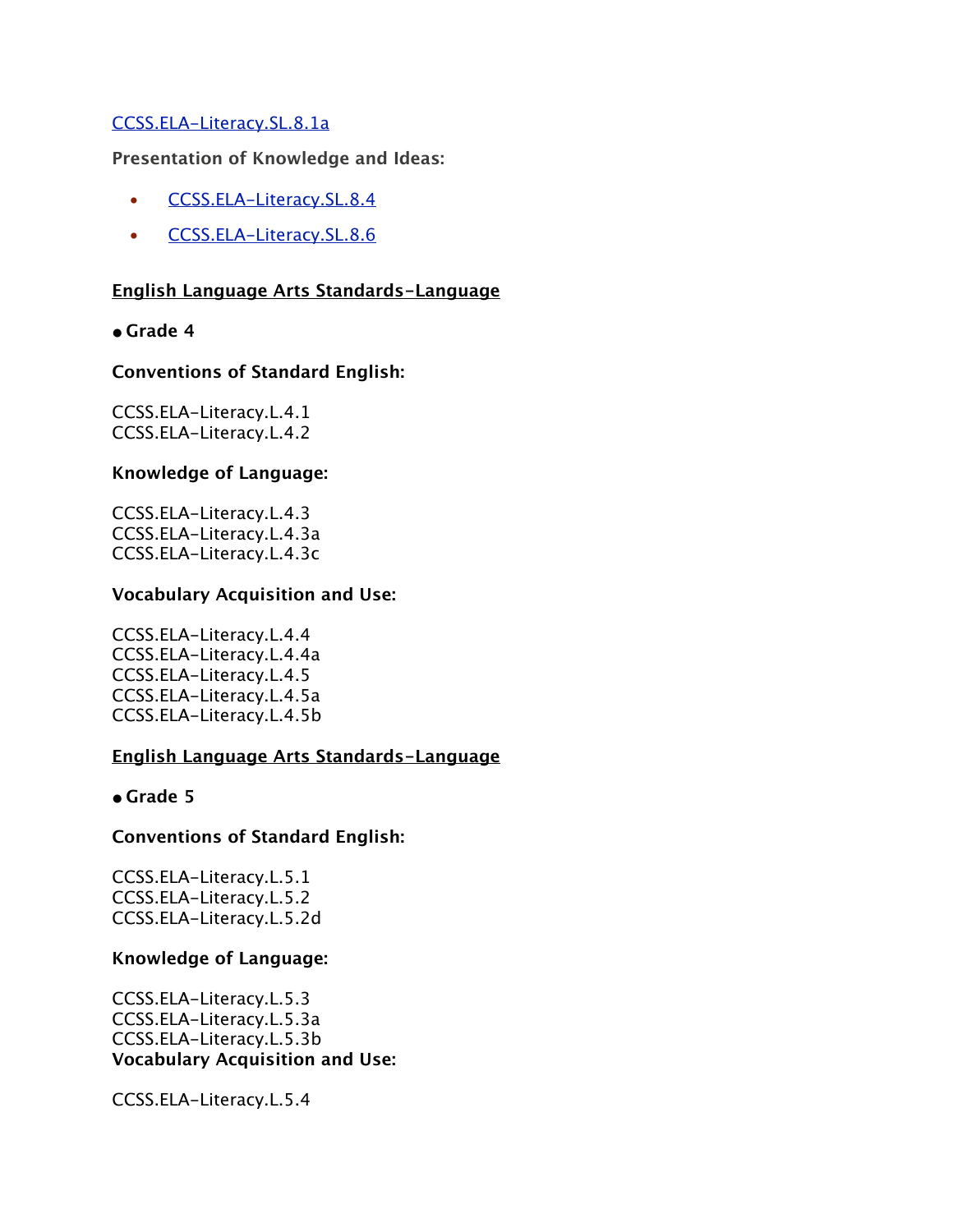CCSS.ELA-Literacy.L.5.4a CCSS.ELA-Literacy.L.5.5 CCSS.ELA-Literacy.L.5.5a CCSS.ELA-Literacy.L.5.5b.

**Conventions of Standard English**

[CCSS.ELA-Literacy.L.6.1](http://www.corestandards.org/ELA-Literacy/L/6/1/)

[CCSS.ELA-Literacy.L.6.1e](http://www.corestandards.org/ELA-Literacy/L/6/1/e/)

**Knowledge of Language**

[CCSS.ELA-Literacy.L.6.3](http://www.corestandards.org/ELA-Literacy/L/6/3/)

◦ [CCSS.ELA-Literacy.L.6.3a](http://www.corestandards.org/ELA-Literacy/L/6/3/a/)

**Vocabulary Acquisition and Use**

[CCSS.ELA-Literacy.L.6.4](http://www.corestandards.org/ELA-Literacy/L/6/4/)

◦ [CCSS.ELA-Literacy.L.6.4a](http://www.corestandards.org/ELA-Literacy/L/6/4/a/)

[CCSS.ELA-Literacy.L.6.5](http://www.corestandards.org/ELA-Literacy/L/6/5/)

- [CCSS.ELA-Literacy.L.6.5a](http://www.corestandards.org/ELA-Literacy/L/6/5/a/)
- [CCSS.ELA-Literacy.L.6.5b](http://www.corestandards.org/ELA-Literacy/L/6/5/b/)
- [CCSS.ELA-Literacy.L.6.5c](http://www.corestandards.org/ELA-Literacy/L/6/5/c/)

[CCSS.ELA-Literacy.L.6.6](http://www.corestandards.org/ELA-Literacy/L/6/6/)

**Conventions of Standard English**

[CCSS.ELA-Literacy.L.7.1](http://www.corestandards.org/ELA-Literacy/L/7/1/)

**Knowledge of Language**

[CCSS.ELA-Literacy.L.7.3](http://www.corestandards.org/ELA-Literacy/L/7/3/)

◦ [CCSS.ELA-Literacy.L.7.3a](http://www.corestandards.org/ELA-Literacy/L/7/3/a/)

# **Vocabulary Acquisition and Use**

[CCSS.ELA-Literacy.L.7.4](http://www.corestandards.org/ELA-Literacy/L/7/4/)

◦ [CCSS.ELA-Literacy.L.7.4a](http://www.corestandards.org/ELA-Literacy/L/7/4/a/)

[CCSS.ELA-Literacy.L.7.5.](http://www.corestandards.org/ELA-Literacy/L/7/5/)

- [CCSS.ELA-Literacy.L.7.5b](http://www.corestandards.org/ELA-Literacy/L/7/5/b/)
- [CCSS.ELA-Literacy.L.7.5c](http://www.corestandards.org/ELA-Literacy/L/7/5/c/)